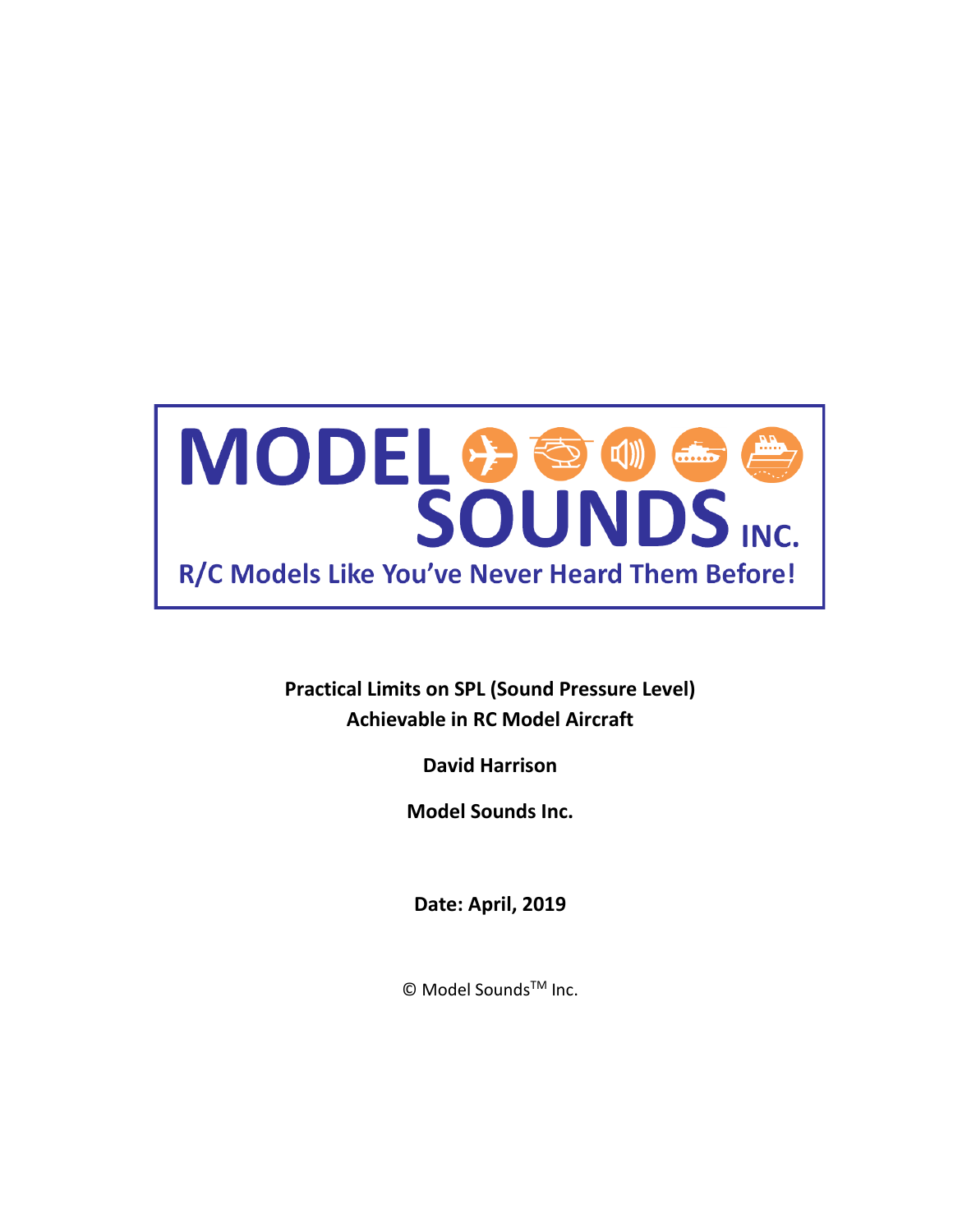This article discusses the achievable SPL (Sound Pressure Level)s that are achievable in RC model aircraft (airplanes and helicopters) using the best technology available at the time of writing.

### CURRENTLY ACHIEVABLE SPL LIMIT

Using the best available loudspeaker technology and modern, high efficiency Class D audio amplifiers, a practical, readily achievable SPL on moderately sized model aircraft (e.g. 6-7ft wingspan) is about 106-107dB.

Higher levels of a few dB more are achievable in giant scale airplanes capable of carrying heavier or more loudspeakers, a heavier and more powerful amplifier and a larger battery.

However, as explained below, increasing SPL by increasing amplifier power and consequently higher power loudspeakers and battery, is a losing game as the increase in SPL is only small for a large increase in weight.

### WHAT ARE THE FACTORS PREVENTING A MUCH HIGHER SPL?

In a model aircraft, the overriding factors are weight, loudspeaker sensitivity and amplifier size and efficiency.

#### Loudspeaker Sensitivity

Modern cone loudspeakers, of a practical size, e.g. 4 inches (100mm) diameter, to be carried in RC model airplanes or helicopters, have a sensitivity rating of as high as 90dB/1W/1m. What this rating and units mean is that at a distance of 1m, (and on-axis), with an audio electrical input of 1 Watt rms (root mean square), the SPL will be 90dB. SPL is measured on a logarithmic scale where 0dB represents the quietest sound a human ear in good health can hear.

Because of this logarithmic scale, a doubling of SPL is represented by a 3dB increase, a quadrupling by an increase of 6dB and a ten-fold increase by 10dB.

So for a loudspeaker with a sensitivity of 90dB/1W/1m, if it is driven with a 10 Watts rms audio electrical signal, it will produce 100dB at 1m distance.

The value of 90dB/1W/1m is quite high and is rarely achieved. Many loudspeakers have sensitivities in the low 80's dB/1W/1m. A very few loudspeakers have an even higher sensitivity, but are usually very large and heavy.

To give you an idea of how loud a 100dB SPL is, you can refer to sound pressure in Wikipedia and a bit further down that web page is a table giving the SPL from various sources. 100dB is the SPL given from a jackhammer at 1m which is very loud.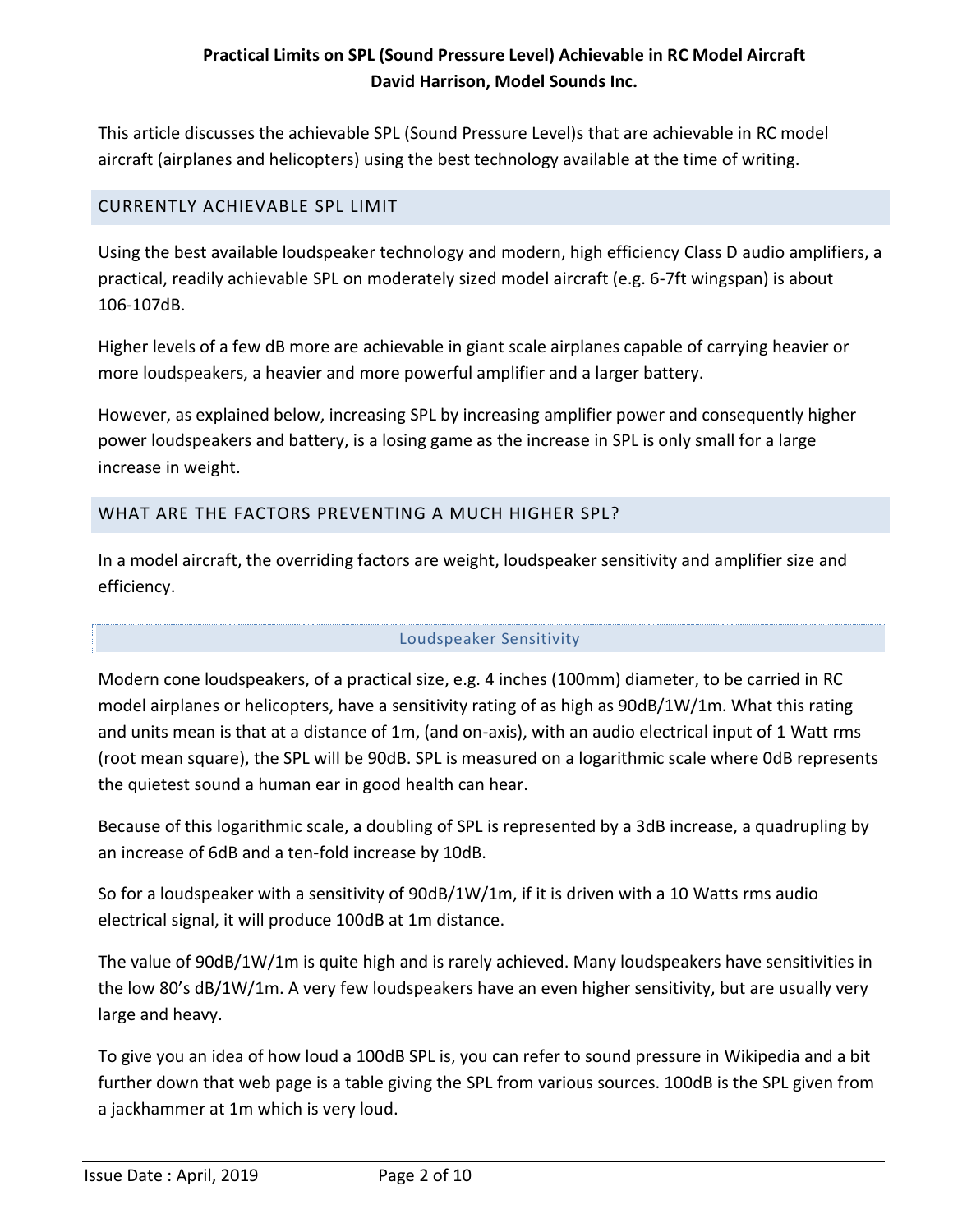Now, if we were to increase that power delivered to the loudspeaker from 10 Watts by four times to 40 Watts, that would be an additional 6dB increase in power and since SPL is proportional to audio power, we would get 106dB. This is equivalent to four jackhammers at 1m, all hammering away in synchronism simultaneously!

### Do Exciters/Transducers Help?

Exciters (also known as tactile transducers) have gained some popularity in the model airplane world due to their small size, light-weight and the fact that they do not require large holes to be cut in the airframe to let the sound out, as are required by conventional cone loudspeakers.

Unlike conventional cone loudspeakers, where the moving voice coil moves a paper or plastic cone which then moves the air to make sound, exciters do not have a cone, or a frame. Instead they are attached directly to a surface by means of double sided adhesive tape. They then vibrate that surface directly to move the air to generate sound. Thus, the whole airframe can potentially radiate the sound. The problem with this is that in order to achieve comparable SPL's as conventional loudspeakers, the exciter must vibrate the airframe quite vigorously which can potentially lead to airframe stress and possibly compromise structural integrity when used over a long period of time.

Additionally, the SPL level and the tonal quality of the sound you get depends greatly on the material to which it is stuck. Factors such as thickness, stiffness, type of material, edge termination, and size of the material all affect the SPL and sound quality. Generally speaking, thinner, more flexible materials will produce higher SPLs but will lack low frequency bass tones. Thicker, stiffer materials will be quieter and will have better bass response. Thus, using exciters in a model is a bit of a hit and miss affair with the end results for SPL and sound quality being very unpredictable.

The other issue with exciters is heat. Because of their small size, and hence low thermal mass, they get very hot, very quickly, since there is no metal frame or large magnet to act as a heatsink. They do have magnets, of course, but they are generally smaller than those used in conventional loudspeakers.

Tests conducted by several people on exciters have shown the overall SPL achievable using exciters to be around the same as that achievable using conventional cone loudspeakers.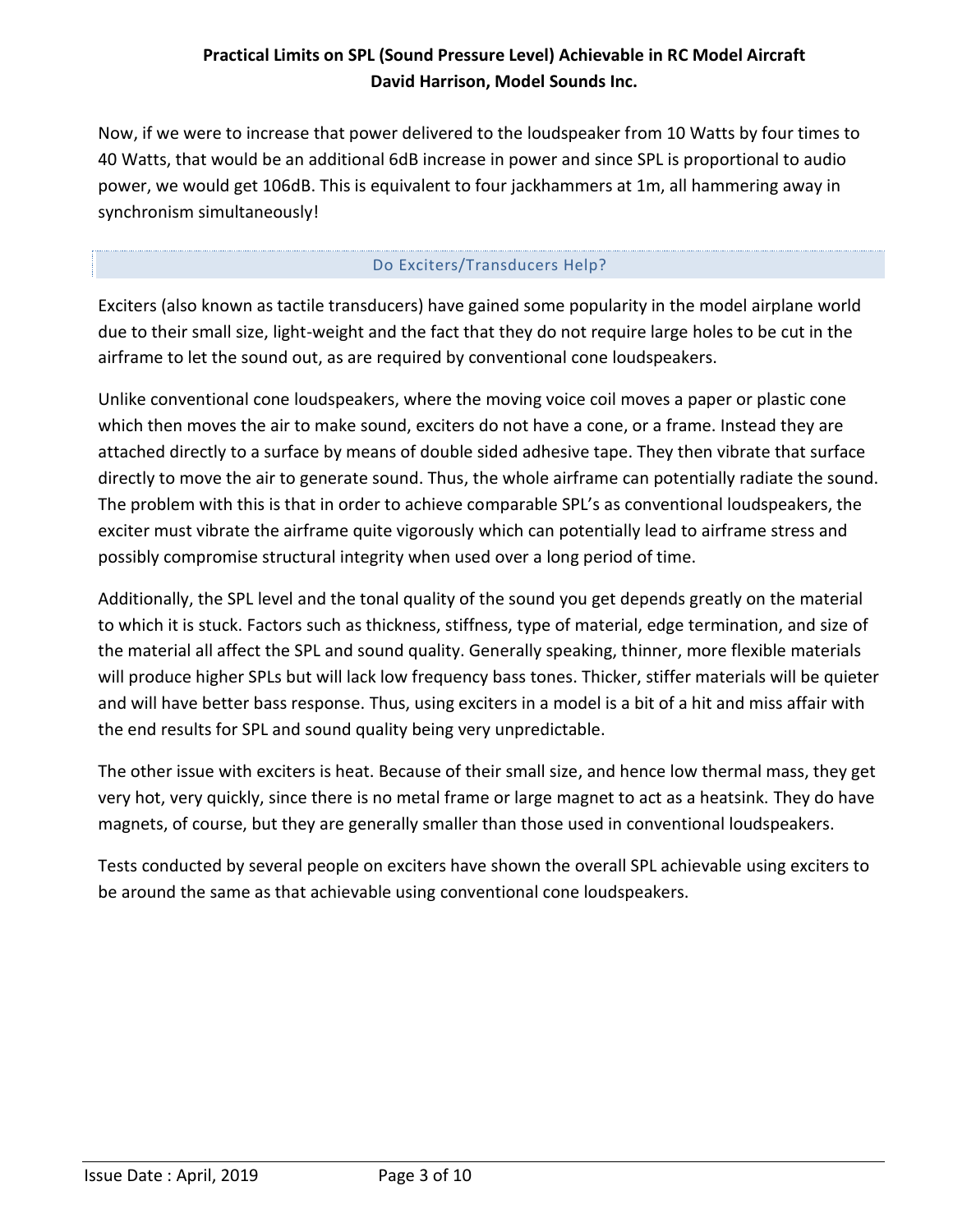### Modern Amplifier Efficiency and Heat Dissipation

Modern audio amplifiers, that are not ultra-high-fidelity audiophile grade, all use Class-D amplification technology. This is a semi-digital technique that uses PWM (Pulse Width Modulation) to re-create the analogue audio signal to drive the loudspeaker. All modern Class D amplifiers have an efficiency of about 90%.

This means that, for a 40 Watts output to drive the loudspeaker, you have to supply about 44 Watts D.C. power input from the battery. The remaining difference of 4 Watts is dissipated as heat inside the amplifier chip.

The amplifier chip itself could not possibly dissipate that 4 Watts of heat internally, without overheating and destroying itself, so it has to pass that 4 Watts of heat into its outside environment by means of a thermal transfer pad, either underneath the chip or on top of it.

In order to keep the size and weight of the amplifier down, the thermal pad down approach is preferred whereby the PCB (Printed Circuit Board) copper planes act as a heat sink to dissipate that heat into the board itself and thence to the outside air.

When the PCB is small, i.e. only a few square inches, 4 Watts is about the absolute limit of heat dissipation, otherwise the board would overheat and every component on it could be damaged.

With a thermal pad up chip, a metal heatsink bolted to the board and in contact with the thermal pad is absolutely required. Whilst this does allow for higher levels of heat to be dissipated, and therefore a higher output power, the addition of the heatsink means a larger and heavier amplifier board.

Thus, the bottom line is this. For a small, lightweight, Class D amplifier, and current loudspeaker sensitivity of 90dB/1w/1m, a practical power output limit of 40 Watts from the amplifier can produce an SPL of about 106dB.

## POSSIBLE OPTIONS FOR INCREASING SPL

## 1. *Increasing Amplifier Power Output*

Increasing amplifier power output means increased heat dissipation and increased power consumption from the battery.

Increasing power output is really a no-win situation. Bearing in mind the logarithmic scale of SPL and human hearing, a doubling of power from 40 Watts to 80 Watts means an SPL increase of only 3dB, an increase which is only just barely perceptible. And a rule of thumb says that a perceived increase of a sound being "twice as loud" means an actual SPL increase of 10dB, or ten times.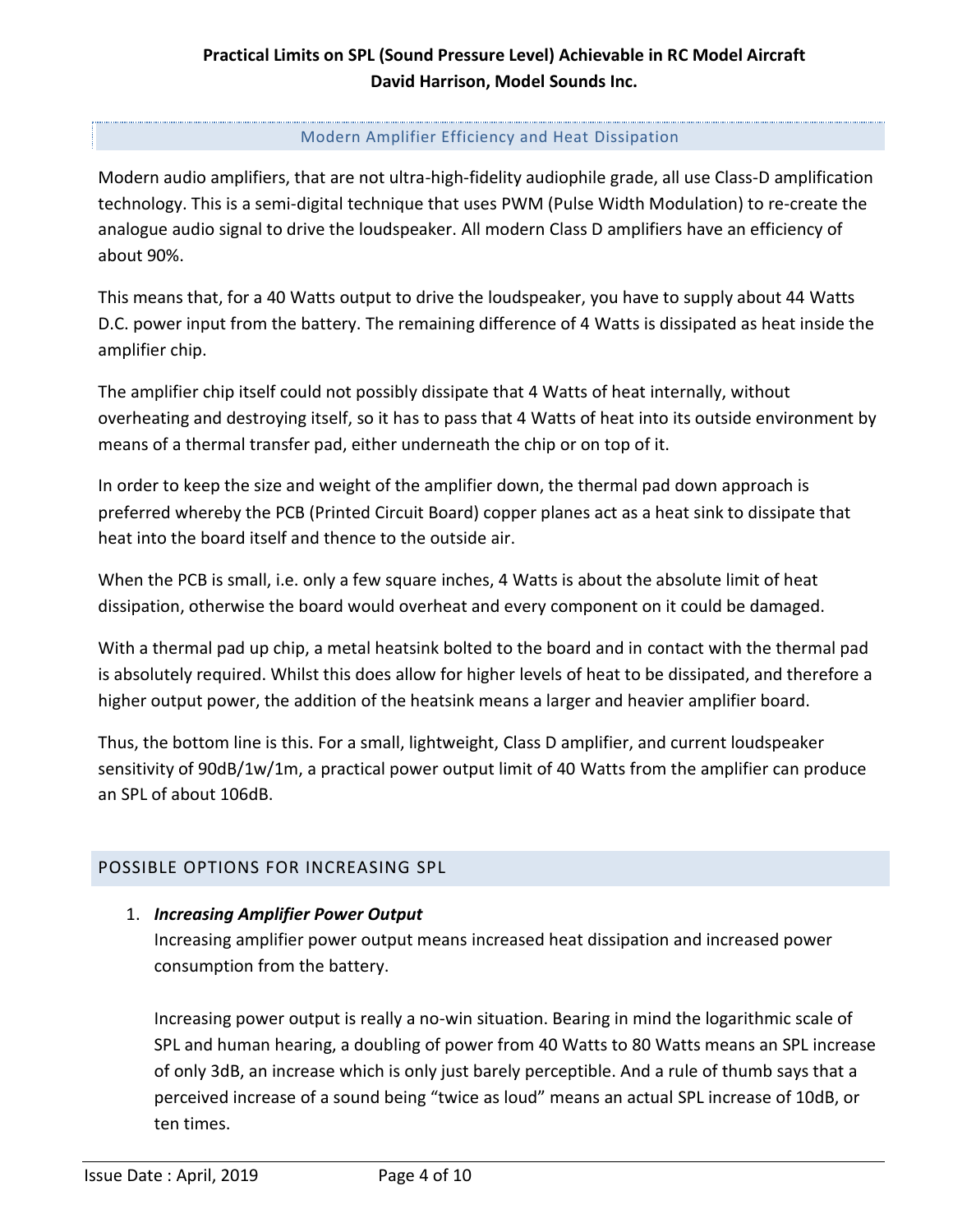That means to get a sound pressure level that seems to be twice as loud as 106dB, it would need to be 116dB, which would require a tenfold increase in output power to 400 Watts!

A 400 Watt audio power amplifier would be large, heavy and would require heatsinks and fans to keep its temperature to within tolerable limits.

Not to mention that you would then require a loudspeaker array capable of accepting 400 Watts of power which would make it very large and very heavy. And that's assuming it still has the same 90dB/1w/1m sensitivity level as before.

And last but not least, you'd also require a battery capable of delivering 440 Watts of power to supply both the 400 Watts of output power and the 40 Watts of heat lost due to the amplifier's efficiency not being 100%. And dissipating 40 watts of heat inside a model airframe is definitely not a very desirable state of affairs. Just think of how much heat is thrown off from an incandescent 40 Watt home light bulb!

### 2. *Increasing Loudspeaker Sensitivity*

Modern conventional cone loudspeakers have a range of sensitivities from 80-96dB/1W/1m.

The loudspeakers we commonly use at Model Sounds Inc. have a high sensitivity rating of 90dB/1W/1m. Those loudspeakers are a very good compromise between the conflicting requirements of high power handling capacity, low weight, high sensitivity and low cost.

Modern loudspeakers such as these are very inefficient – only about 1%. This means that even when we drive them with 40 Watts of audio electrical power from the amplifier, only 0.4 Watts comes out as sound energy. The remaining 39.6 Watts is dissipated as heat in the voice coil which is passed through the frame and magnet to the outside air.

This very low efficiency is due to the mismatch between the moving cone's mechanical impedance and the air's mechanical impedance it is trying to move at its surface. "Mechanical impedance" (not to be confused with the 4 Ohms or 8 Ohms electrical impedance) is a measure of how "stiff" the medium is that the sound is travelling in, i.e. either air or the cone.

Whenever you have an impedance mismatch in any mechanical/electrical system, you have a loss of energy and a poor efficiency in energy transfer.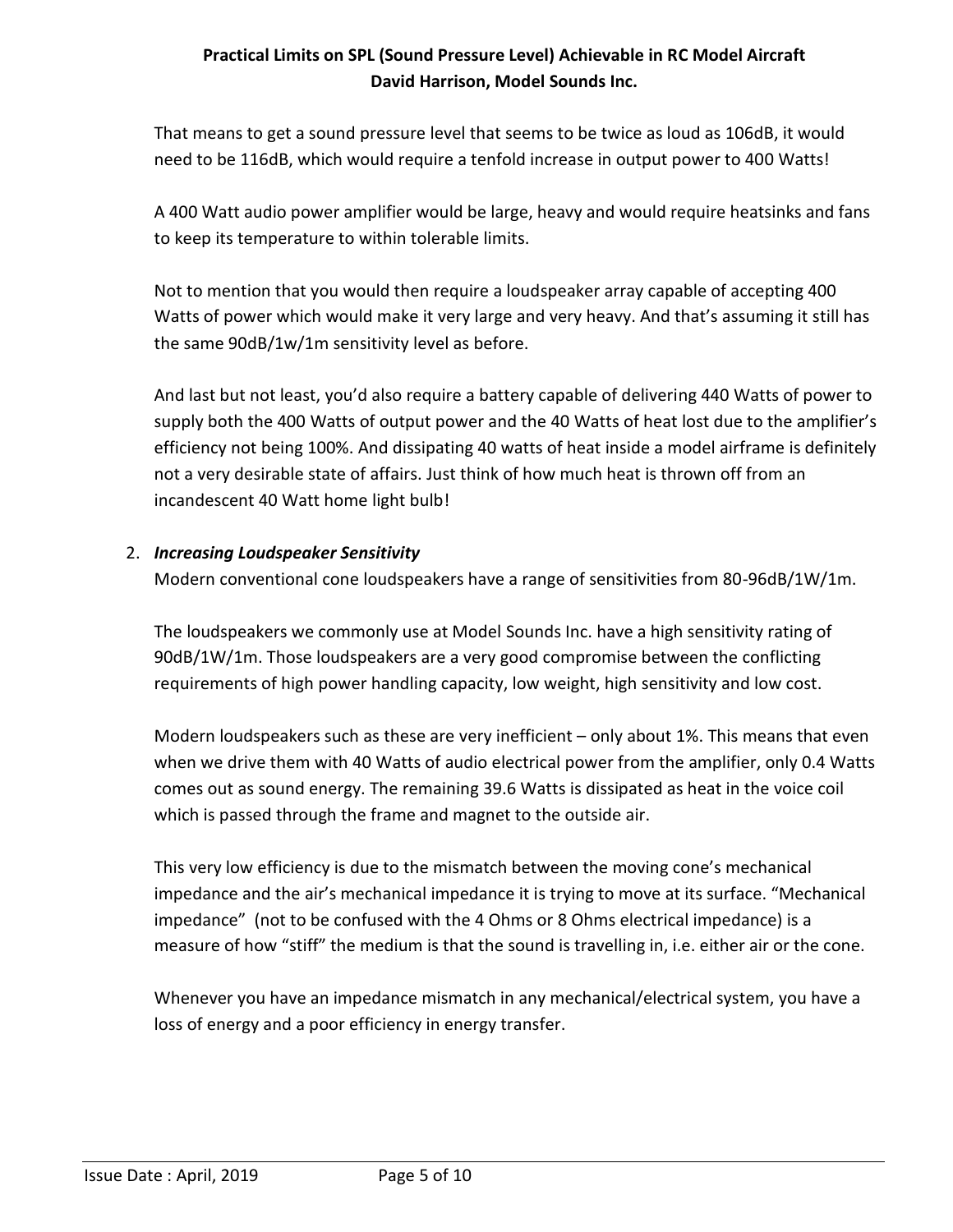The only loudspeaker technology available today which can partially overcome this is the horn loaded loudspeaker. This uses a relatively small cone that is relatively easy for the voice coil to move at the base of a parabolically shaped horn (similar to the old acoustic gramophone horns). The horn acts as a kind of impedance transformer which allows a much better match of the loudspeaker's mechanical impedance to the outside air's impedance.

Horn loaded loudspeakers typically have a sensitivity of 100dB/1W/1m. This is ten times that of the 90dB/1W/1m achievable using conventional cone loudspeakers, So, given a 40 Watts rms amplifier drive output, a horn loaded loudspeaker would be able to produce about 116dB SPL which is extremely loud.

However, the obvious problem with horn loaded loudspeakers is their physical size and weight. In short, in anything but huge giant scale model airplanes, horn loaded loudspeakers are simply impractical.

### LOUDSPEAKER POWER RATINGS

Loudspeaker Power Ratings can be very misleading and many manufacturers will state claims such as XX Watts of "music power" or "peak power". They do this so as to claim higher power rating for their products than a continuous sine wave or "RMS" rating. For now, we do not need to know exactly what RMS or "Root Mean Square" means, but it is essentially the average of a steady sine wave signal. "Music Power" or "Peak Power" is much higher due to the peaky nature of a music or voice signal.

Many sounds used in RC model sound systems are very repetitive and rhythmic such as engine sounds which also have a significant low frequency content (for the rumbling sound of the engine). When an engine sound is playing continuously, as it would be in most models, the power output is actually not all that peaky and is not far from the RMS value. Therefore, loudspeakers need to be chosen with an RMS, or continuous, rating that matches the rated power output of the ShockWave series sound module.

Power P =  $V^2/R$  so as the voltage doubles, the power output will quadruple. This is why the power output on a 12 Volt supply is 10 Watts, but on a 24 Volt supply the power output can be as high as 40 Watts.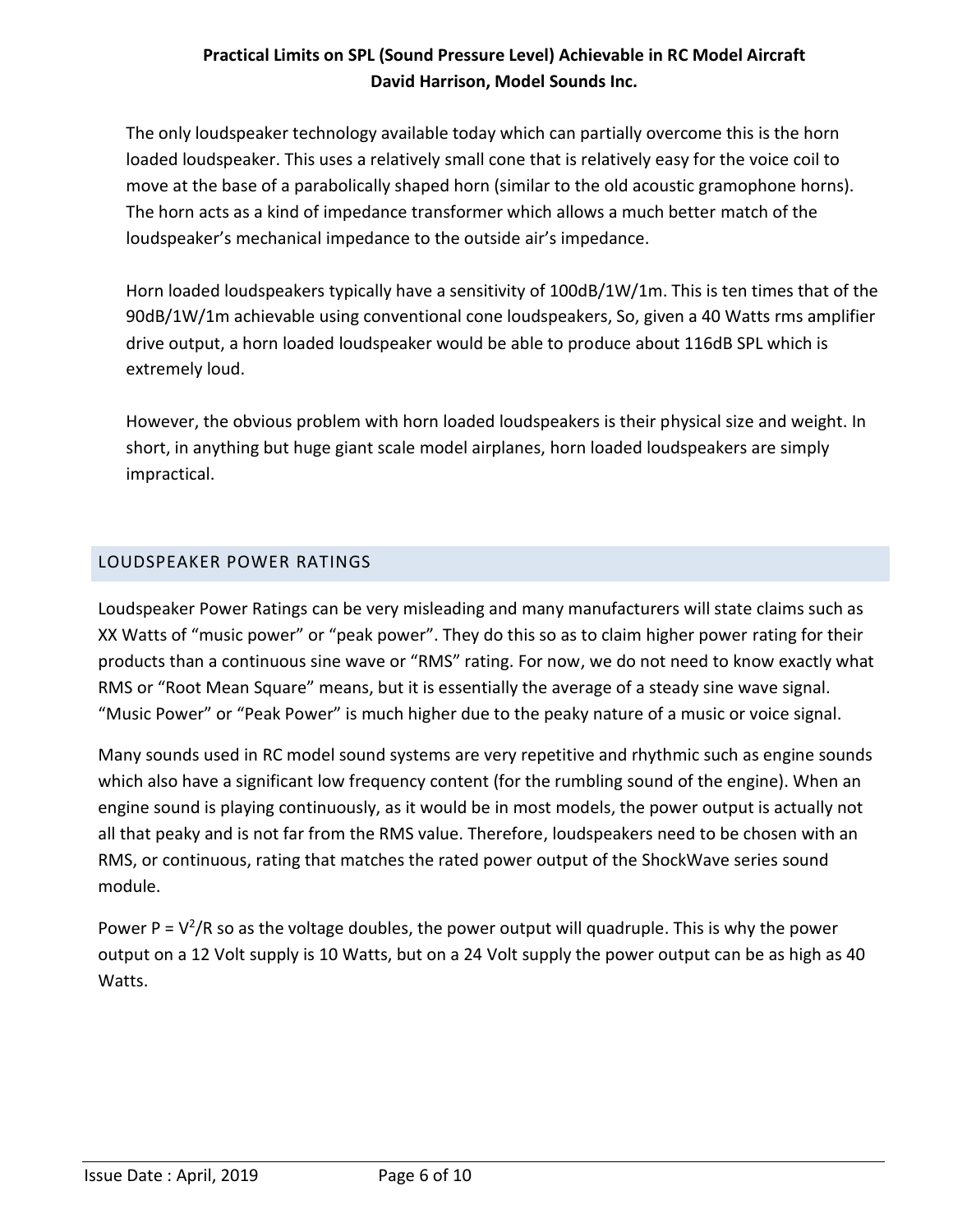#### LOUDSPEAKER MECHANICS

We will describe briefly how a loudspeaker works and what the principle components are. The loudspeaker cone is attached to a "voice coil" – a coil of several turns of wire around a tubular former that is attached to the cone. The coil is located in the gap of a powerful circular permanent magnet. Electric current flowing through the coil from the amplifier creates a magnetic force which causes the coil, its former and the cone to move in and out like a piston. The piston effect then pressurizes the air which we perceive as sound.

In order to make a loudspeaker sound louder, the air pressure that it creates – SPL or Sound Pressure Level – (measured in decibels above the threshold of hearing) has to be higher and so the cone must move more air and the cone excursion in and out has to be greater. This means the coil and magnet have to be deeper and the wire of the coil must handle greater current so it must be thicker wire. Therefore, the size of the magnet becomes larger, both in depth and diameter.

These are the basic laws of physics and cannot be circumvented. This is why a small 2" speaker can only handle a few Watts of power and why you cannot get a **LIGHTWEIGHT** 4 inch speaker that can handle much above 20 Watts.

There are 4" loudspeakers that can handle 40 Watts or more, but these are intended for car audio or home audio applications where weight is of no concern, so they have very large magnets and frames and are very heavy for their size.

Model boats and tanks generally do not have such stringent light weight requirements as do model aircraft and in many cases a model boat requires several pounds of ballast to get the waterline down to the correct level, so instead of adding lead dead weight, you can add a heavy loudspeaker!

Model aircraft do not have that luxury and their loudspeakers must be chosen for high efficiency and low weight.

#### USING MULTIPLE LOUDSPEAKERS IN SERIES AND/OR PARALLEL

Given the above laws of physics constraining the physical design of speakers, it often makes sense to use more than one loudspeaker so as to share the total power between them.

Wiring of multiple speakers must be done **VERY CAREFULLY** so as not to finish up with too low an impedance and not to wire them up in anti-phase to each other where they will cancel each other out instead of adding to the total sound output!!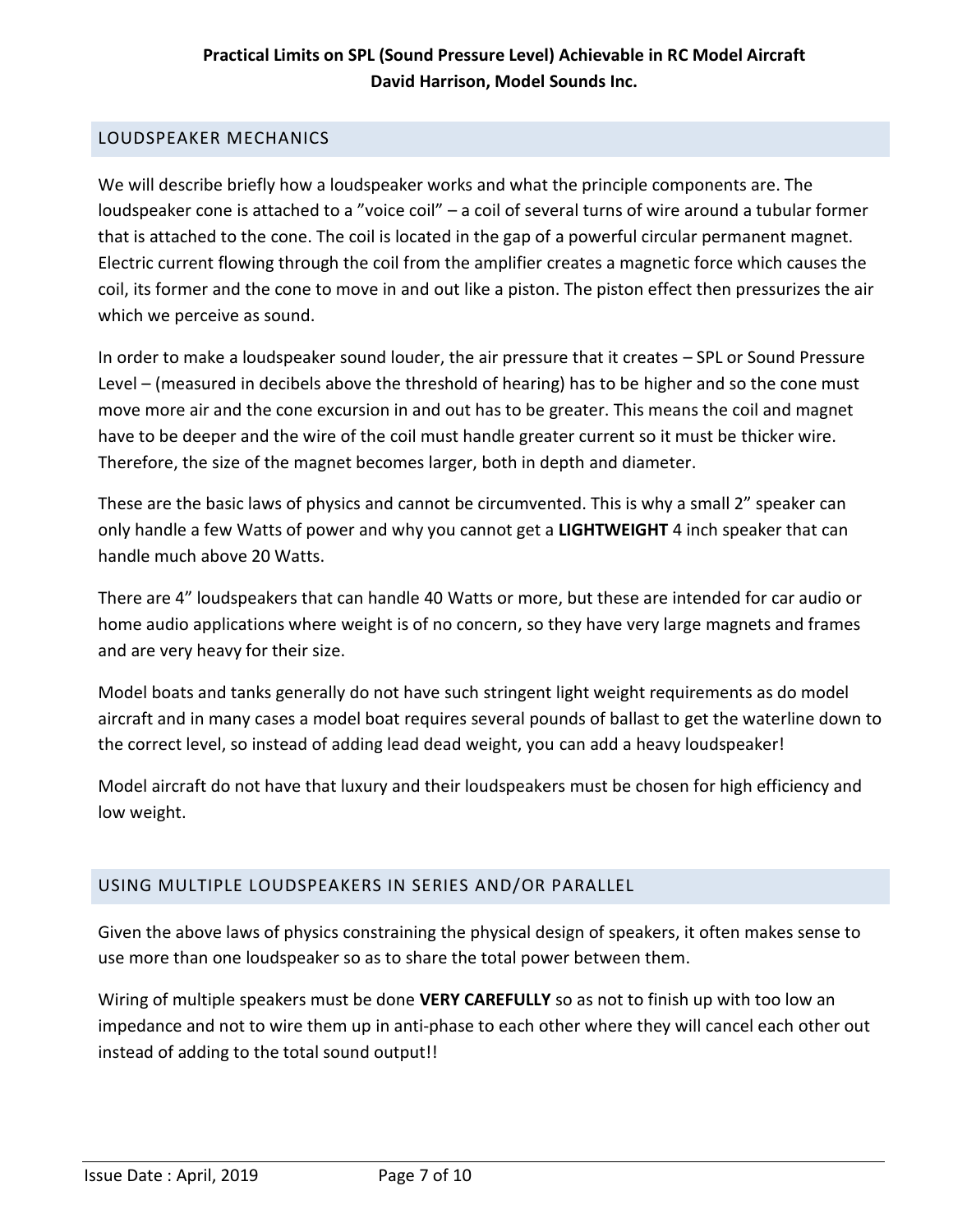Model Sounds Inc. supplies 8 Ohm and 4 Ohm speakers in the 4 inch (100mm) 20 Watt size as well as smaller loudspeakers. The logic here is that on supply voltages of 17 Volts and below, a single 20 Watt speaker can handle all the output power of the sound module so a single 8 Ohm speaker can be used. On voltages above that, say 24 Volts or 6S LiPo packs, the power output is close to 40 Watts so you will need two or more speakers. Since 4 Ohm speakers are more readily available than 16 Ohm ones, you use two 4 Ohm speakers in series to get the desired 8 Ohms total.

#### What is Series and Parallel Wiring?

When any two or more electrical devices are wired in series, they are wired with one lead going to the next, daisy chain fashion like the old-fashioned strings of Christmas lights where, if one bulb blew, the whole string went out. Series wiring is used where you want to keep the current the same, but use a higher voltage. This is equivalent to having a higher resistance, or impedance.

Parallel wiring is where each electrical device is wired across the other and both wires from each device go to the power supply. In this way the voltage is the same, but the current is higher. This is equivalent to having a lower resistance or impedance.

The diagrams below show two speakers in series and in parallel :

Figure 1 - Two 4 Ohm Loudspeakers in Series



Two 4 Ohms speakers in series – 8 Ohms total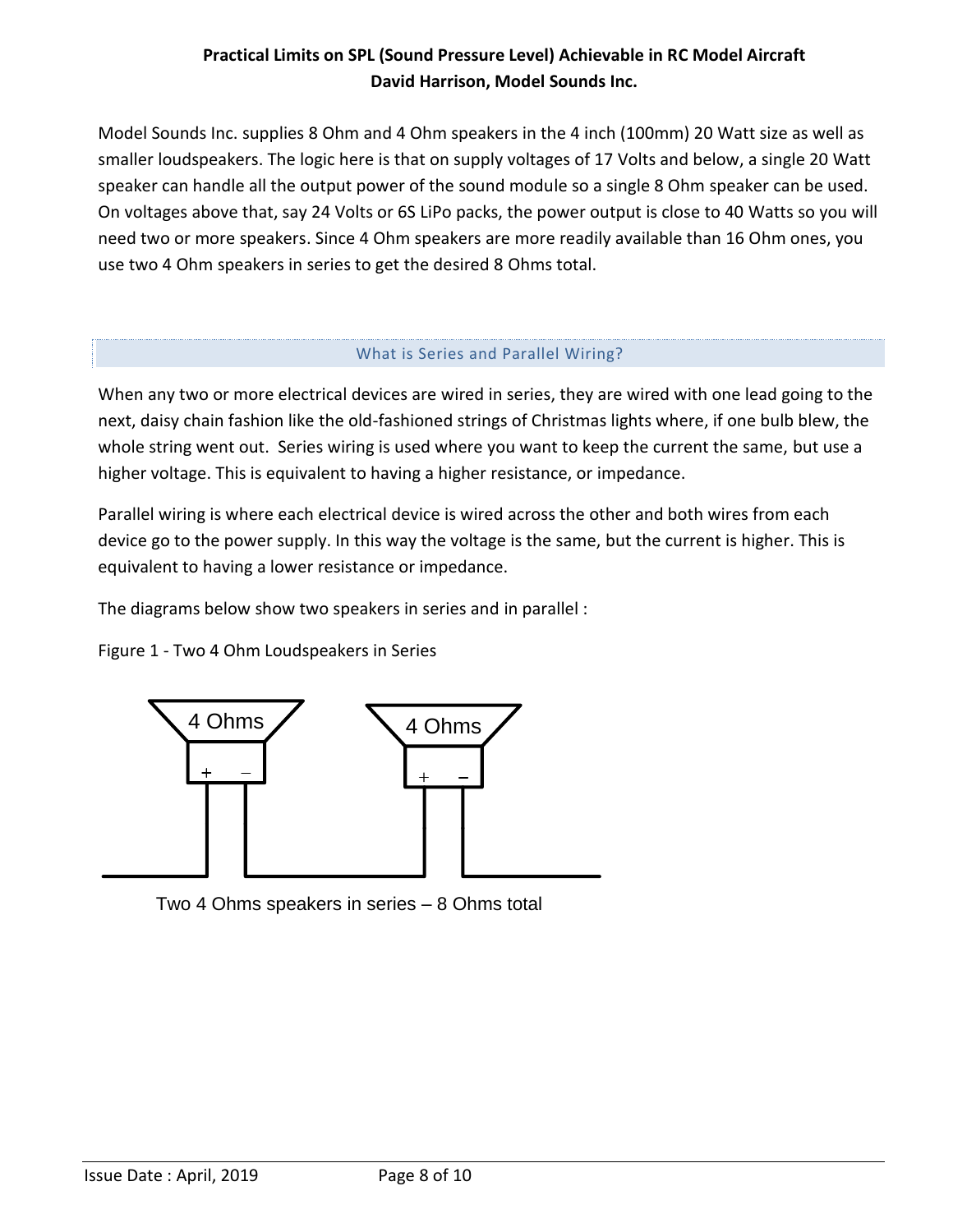



You can see that the two 4 Ohm Speakers in parallel makes a total of 2 Ohms which far exceeds the drive capability of the ShockWave series sound modules.

You would need two 16 Ohm speakers in parallel to get a total of 8 Ohms.

Two 4 Ohms speakers in parallel – 2 Ohms total

## My Speakers Don't Have +/- Markings On Them

The +/- markings above are shown to illustrate that speakers are polarized. Many speakers don't have actual +/- markings on their terminals. Instead the terminals are usually of different shapes and/or sizes. The same principle applies, for series wiring the large terminal of one goes to the small terminal of the other. For parallel wiring each terminal goes to the same type of terminal on the other.

If you reverse the connections to one of the speakers in either of the above diagrams, the impedance will remain the same, but they will operate in anti-phase or in opposition to each other and will try to cancel each other out!!

## Large Arrays of Speakers

To get very large power handling capacity, it is possible to use several smaller loudspeakers than one very large loudspeaker. This is also sometimes easier to install in a model. This is when you need both series and parallel wiring at the same time.